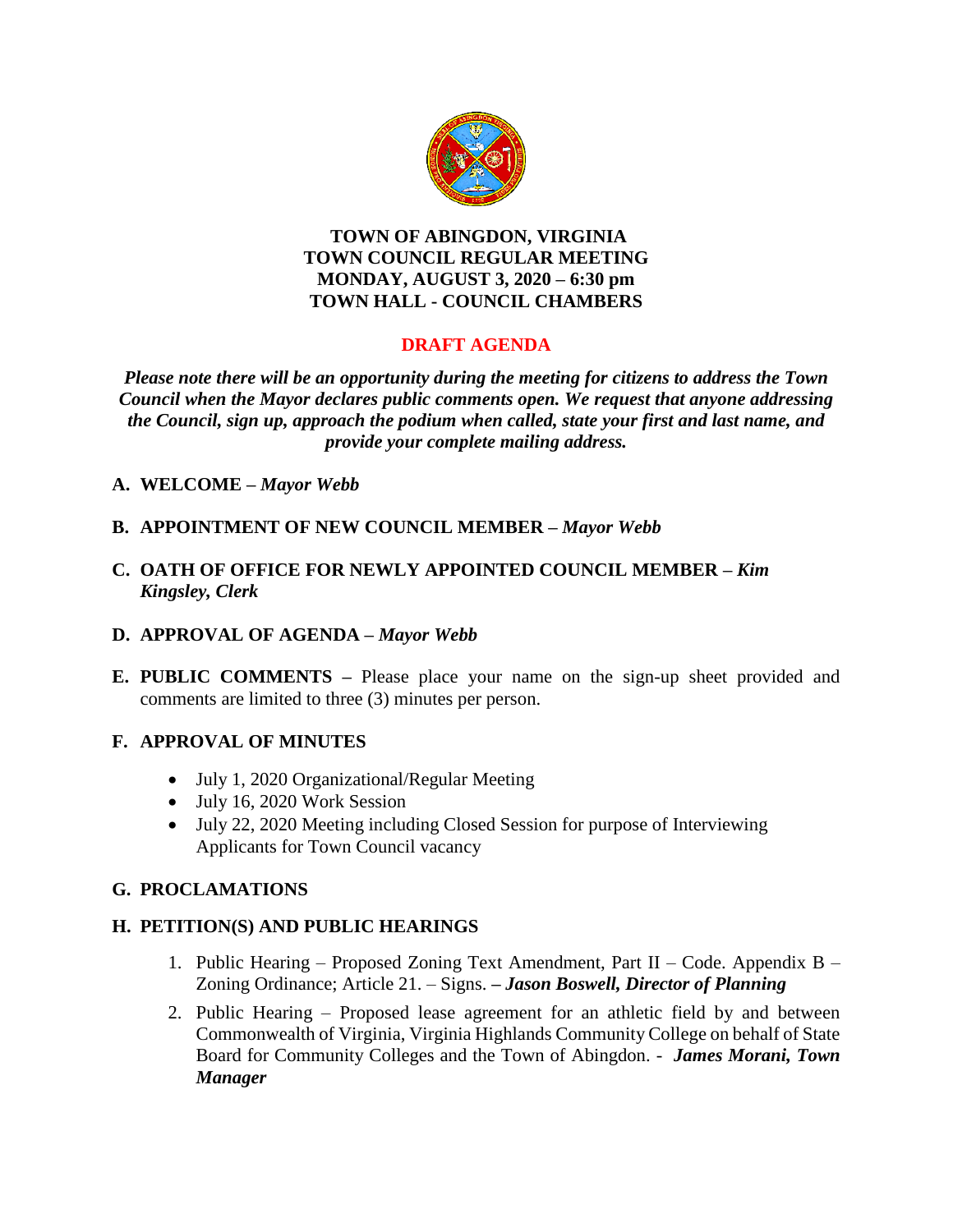### **I. RESOLUTIONS**

1. Consideration of Resolution determining property located at 130 Wall Street, Commonly known as "The Abingdon Mercantile", for redevelopment pursuant to Section 36-55.30:2B, Code of Virginia, 1950 as amended – *Tonya Triplett, Economic Development Coordinator*

# **J. FIRST READING OF ORDINANCES**

1. Proposed Zoning Text Amendment, Part II – Code. Appendix B – Zoning Ordinance; Article 21. – Signs. **–** *Jason Boswell, Director of Planning* 

# **K. SECOND READING OF ORDINANCES**

**L. CONSIDERATION OF ANY BIDS**

## **M. OLD BUSINESS**

## **N. MISCELLANEOUS BUSINESS AND COMMUNICATIONS FROM TOWN MANAGER**

# **O. COUNCIL MEMBER REPORTS**

# **P. APPOINTMENTS TO BOARDS AND COMMITTEES**

- 1. Planning Commission
	- Appointment to fill a vacancy as a result of Town Manager no longer serving
	- Appointment to fill a vacancy of James Anderson, who was appointed as a Council representative
- 2. Historic Preservation Review Board
	- (*Sec. 4.12 Town Charter – currently Derek Webb – term expires July 2022)*
- 3. Tree Commission
	- (*Sec. 4.12 Town Charter – previously Cindy Patterson/Council representative to Veterans Memorial Park Committee)*

#### 4. Sinking Springs Cemetery Committee

- (*Sec. 4.12 Town Charter – previously Al Bradley)*
- 5. Tourism Advisory Committee
	- Appointment to fill expired term of Joel Jerks, serving as representative from restaurant establishment
	- Appointment to fill unexpired term of Callie Hietala, serving as representative from William King – Arts & Culture
- 6. Virginia Highlands Small Business Incubator
	- Appointment to fill expired term of Mike Spiegler
	- Appointment to fill expired term of Gary Lester
	- Appointment to fill expired term of Donna Bailey
	- Appointment to fill expired term of Ben Abel
- 7. Economic Development Authority